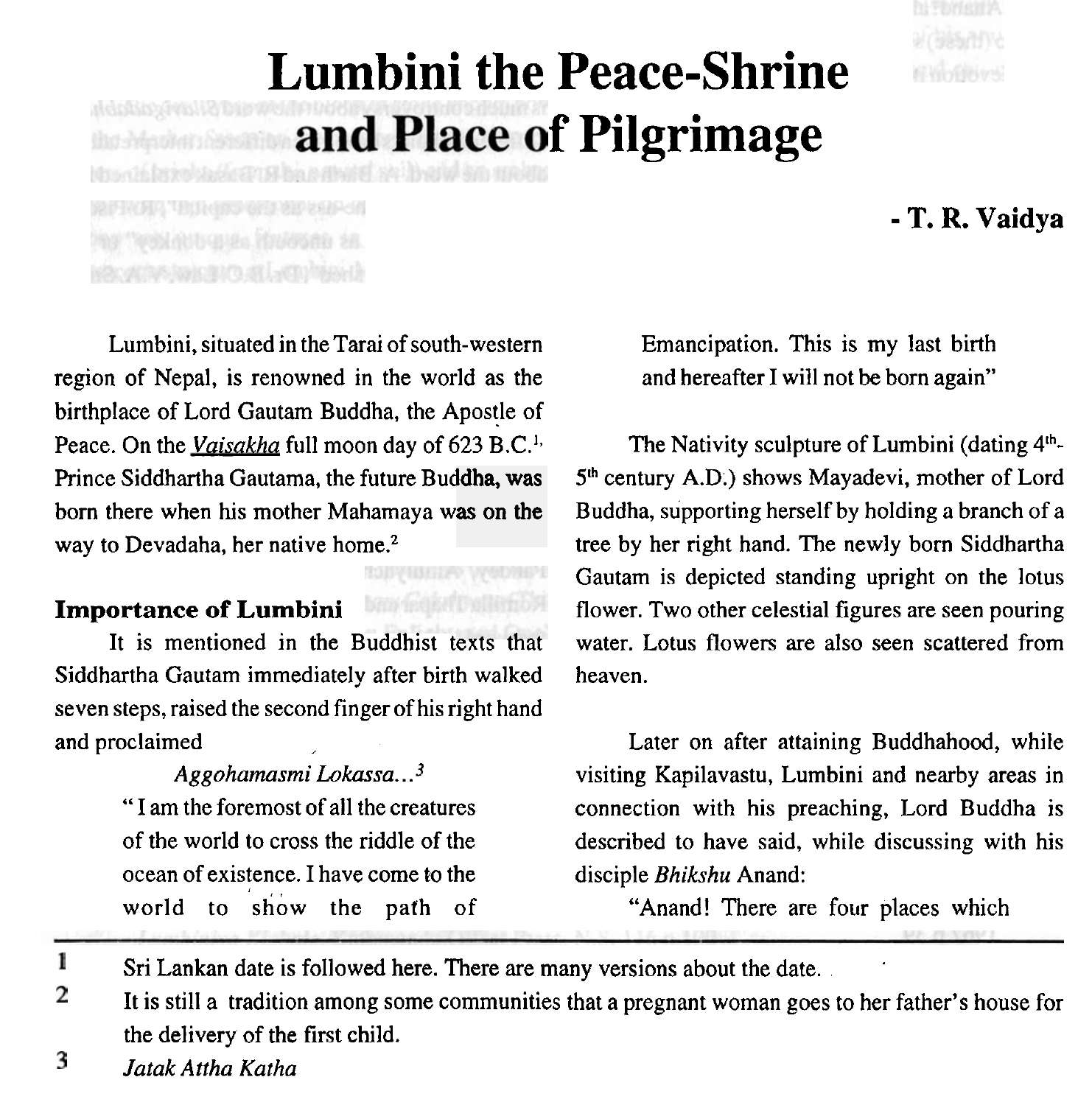should be (visited and) seen by a person of devotion and which would cause awareness and apprehension of the nature of impermanence"

*The Digha Nikaya* further mentions:

"Anand! all those whoare on apilgrimage to (these) shrines,<sup>4</sup> if they should die with devotion in their hearts during the course of their pilgrimage, will after (the dissolution of the body) be reborn in a good destination, a fortunate celestial (deva) realm.

### **Pilgrimage Shrine**

Being the birthplace of Lord Buddha Lumbini was considered a holy pilgrimage shrine since ancient times. In the  $20<sup>th</sup>$  year of his coronation i.e. in 249 B.C. Emperor Ashoka of India guided and accompanied by his royal preceptor Upagupta visited the spot, erected the *stambha* (pillar) with a typical Asokan inscription and placed a commemorative stone *(Silavigadabhicha)* to mark the birth place of Lord Buddha (at the exact spot where prince Siddhartha Gautam touched on earth) for the benefit of the future generations of mankind.

The five line inscription of the Ashokan pillar gives us the exact information that King *Piyadasi*  (Ashok), the beloved of Devas, in the  $20<sup>th</sup>$  year of the coronation, himself made a visit to Lumbini and paid homage to Lord Buddha. Realizing that Buddha Sakyamuni was born here, *Silavigadabhica* was placed and stone pillar *(stambha)* erected. As *Bhagavan* (Buddha) was born here, Lumbinigrama was declared *ubalikekate athabhagiyeca*.<sup>5</sup>

In the translation of the text (inscription) there is much controversy about the word *Silavigadabhica.*  Different scholars have given different interpektions about the word. A. Barth and R. Basak explained it as "a stone image of she-ass as the capital", R. Pischel and *G.* Buhler "not as uncouth as a donkey" or "by finely wrought, polished", Dr. B.C. Law, V.A. Smith and J. Charpenlier "a stone horse (capita) not a donkey", or "a stone bearing a horse", R. Pischel (later on) "a flawless block of stone" from which the pillar was made, J. F. Fleet "a stone wall which is an enclosure and a screen", P. Thieme "a featherless horse", Kenneth R. Norman "a wall made from or decorated with stone"<sup>6</sup> R. K. Mookherji has interpreted it as "a stone bearing a figure"'. Rajbali Pandey, Amulyachandra, Dinesh Chandra Sircar, RomillaThapar and Janardan Bhatta have interpreted the word as the "railing of stone". *Bhikshu* Sudarshan *Mahasthavira* of Nepal has written that a meeting, conducted on his request, attended by the monks, scholars and professors of Chulangkorn University,

 $\overline{4}$ Caturmahasthana-Birthplace= Lumbini, Place of Enlightenment =Bodha Gaya, First place of Sermon- Sarnath and Place of *Mahapariniravana* - Kusinagara.

<sup>5</sup> Rajabali *Pandey-Historical and Literary Inscriptions,* Varanasi: Chowkhamba Sanskrit Series, 1962,p.39

<sup>6</sup> Kenneth R.Norrnan-"A note on Silavigadabhlca in Ashok's Rummendei Inscription *"The Buddhist Forum, Vol. III London: 1994, p.237* 

<sup>7</sup> Radha Kumnd Mookherji- *Ashoka* (Revised 2nd Edition ) Delhi: Raj Kamal Publication Ltd., 1955, P. 197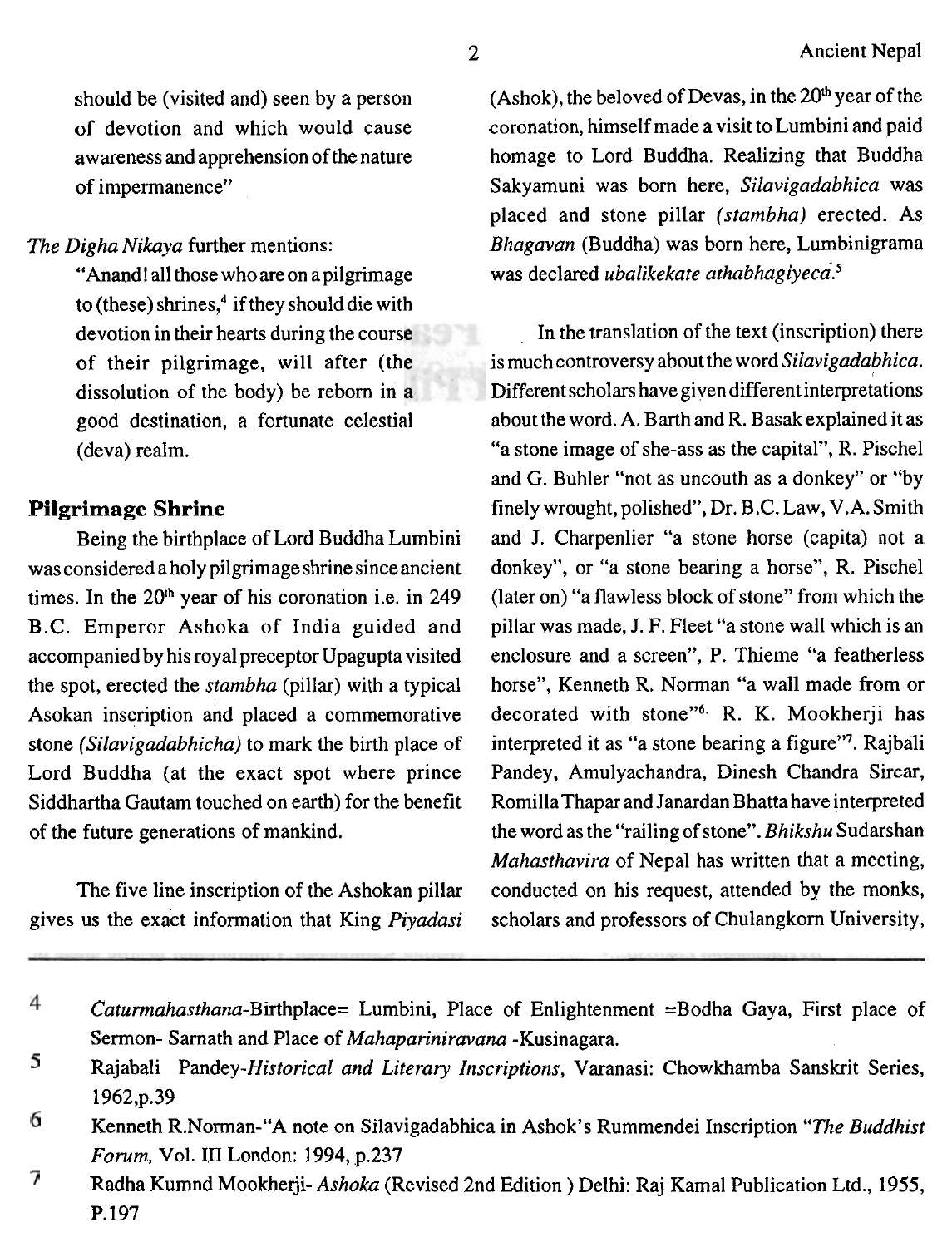Development of .... 3

DhammasahaUniversity and Chakravat of Bangkok, the word *silavigadabhicha* was interpreted as "disfiguring a stone or engraved the inscription on a stone." *Bhikshu* Sudarshan is also of the opinion that all participants in that Bangkok meet were unanimous in their opinion that a stone figure, probably a prototype of the famous Nativity image of Lumbini was made.<sup>8</sup>

The discovery of the block of stone known now as the Marker Stone on the platform made of seven layers of bricks (from the natural soil) and an arched niche with two sandstones on the east of the Marker Stone are unique features in the entire Maurya *terracotta* structure at Lumbini. Moreover these stones are found vertically under the spot where the Nativity image was placed. So the Marker Stone and an arched niche with two sandstones have an important message to convey i.e. pointing out the exact spot where Prince Siddhartha Gautam was born. Ashokan pillar inscription also mentions *hidabuddhajate* and *hidabhagavanjateti.* The *Divyavadana* refers that royal preceptor Upagupta had said *Asmin Maharaja pradeshe Bhagawna Jata.* It also mentions that **Idarn**  *hipratham caityam Budddhasyotam Cakshyusa* (This is the fitst chaitya of Buddha the Enlightened One). Thus the inscription and the literary evidence clearly mention the exact spot of birth of Lord Buddha. Emperor Ashoka, havingerected the *stambha* (pillar) with inscription, seems to have constructed a vihar in that complex. The excavations have indeed revealed the Mauryan *terracotta* structure around the pillar.

Ashoka erected inscribed pillars also at Gotihawa and Niglihawa to mark the birth places of Krakuchhanda Buddha and Kanaka Muni Buddha, respectively. The Niglihawa pillar inscription of Ashoka mentions that King *Piydashi,* beloved of Gods, (Ashoka) after 14 years of his anointment enlarged for the second time the stupa of Kanaka Muni Buddha and in the 20<sup>th</sup> year of his anointment<br>he came himself and worshipped and caused (this) he came himself and worshipped and caused (this) stone pillar to be erected. Thus Emperor Ashoka visited the birthplaces of Krakuchanda and Kanak Muni the previous Buddhas as well as Lumbini, the birthplace of Lord Gautam Buddha. Being shocked by the huge bloodshed in the Kalinga War Ashoka became a Buddhist and a peace loving emperor whose motto, henceafter, became *Dhannavijaya*  (victory by peity) instead of *Digvijaya* (victory by arms). To attain mental and spiritual solace he had visited Lumbini and other sites.

Having erected the *stambha,* Emperor Ashoka declared the Lumbinigrama an *Ubalika* = *Abalika,*  which means no animal sacrifice *(bali)* will be performed here? The villagers of Lumbinigrama were made subject to pay only one-eighth of the produce as the land revenue instead of the usual rate.1° Emperor Ashoka must have placed the Marker Stone on the exact spot where baby Siddhartha Gautam was born. Thus *Silavigadabhica* is connected with the Marker stone.<sup>11</sup> Ashoka's construction of stupa, erection of the pillar, declaration of Lumbinigrama as an area of *ubalika* and a significant reduction of

8 *Bhikshu Sudarshan Mahasthabir-"Silabigadabhicha-chhagu* Adhayayan (A study on *Silavigadabhicha),*  Lumbiniya Kichale, Kathmandu Offset Press, N.S. 116 p.100

- 9 *Bhikshu Sudarsan Mahasthabir* is also of this opinion.
- 10 D.C Sircar-*Inscriptions of Asoka* (Publication Division, 1967) p.69<br>11 T.P. Voidus, "Nopel and Emperor Asoka" Voice of History Vol.
- T.R. Vaidya- "Nepal and Emperor Asoka" *Voice of History* Vol. **XI1** No. I. (Journal of Central Department of History, **T.U.** 1997), p. 18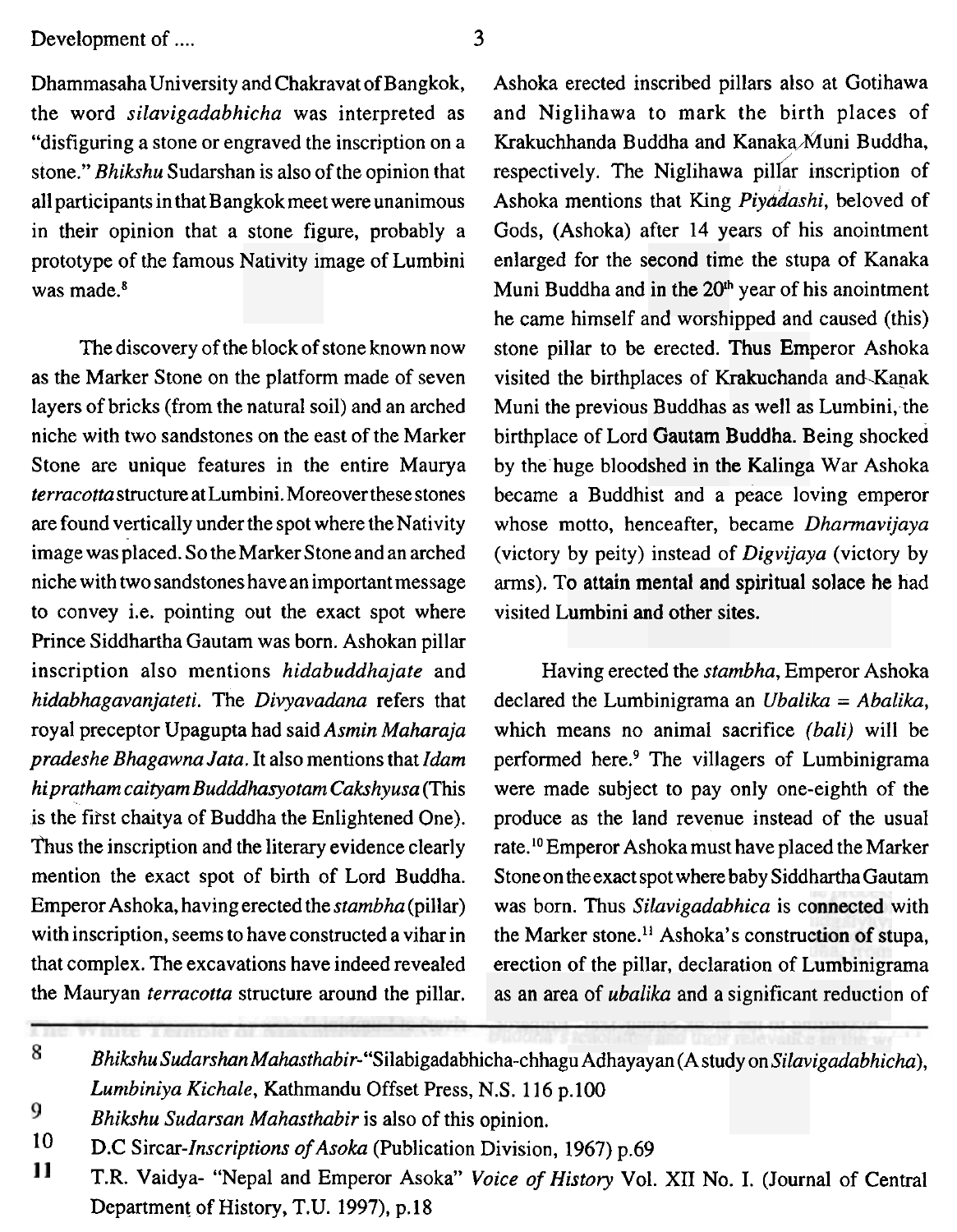revenue to the villagers (special facility) made an impact not only on the contemporary period but also on the posterity. Lumbini became a holy shrine and pilgrimage center for all the peace loving people and Buddhists of the world.

Henceafter many monasteries were constructed around and nearby the birthplace of Lord Buddha from  $3<sup>rd</sup>$  Century B.C. to  $6<sup>th</sup>$  Century A.D. as the excavations have revealed. The overlapping and crowded structures are the strong evidence of the desire of the religious minded Buddhists to be closure to the sacred spot.

hed in the Kallings

### **Lumbini, the Sacred Shrine**

Lumbini as the sacred shrine attracted not only local scholars and pilgrims but also the religious minded people and scholarly travelers from foreign lands. Unfortunately so far we have not found the accounts of the local scholars visiting the holy pilgrimage shrine. From the time of Emperor Ashoka Lumbini became the Buddhist pilgrimage as well as the center of peace, compassion, humanism, nonviolence and universal brotherhood. Ashoka himself achieved profound spiritual solace by visiting the spot. Later on Lumbini attracted scholars and pilgrims like Sheng Tsai (350-375 A.D), Fahien (406 A.D.), Hiuen Tsang (636 A.D.) from China who visited the site to pay homage to Lord Buddha. They have left some accounts about Lumbini, Kapilvastu and Ramgrama, which were in deteriorating condition.

According to the monk Sheng Tsai "Emperor Ashoka made a lapislazuli statue of the queen in the act of grasping (the tree) and giving birth to the prince. The branch of the tree.. . still shelters the stone statue".<sup>12</sup> According to the account the statue of Mayadevi giving birth to prince Siddhartha was not made from the point of view of deification (as upto that time Buddha was not defied). But one thing must be accepted that from the 4th Century A.D. the Nativity sculpture had become popular object of worship among the people.

Fahien found many of the famous Buddhist sites of India and Nepal in waste and deserted condition. According to him the city of Gaya was empty and desolate. The holy places of Bodhgaya were surrounded by jungle. The extensive tract of the country near the foot of mountains which was once thickly populated in the  $6<sup>th</sup>/5<sup>th</sup>$  centuries B.C. was sparsely populated in  $4<sup>th</sup>/5<sup>th</sup>$  centuries A.D. Kushinagar, Lumbini and Kapilavastu were waste and deserted. There were only few monks and their lay attendants living in the area.

Hiuen Tsang (who visited Kapilavastu, Lumbini and Ramangrama- the three most important sites connected with Lord Buddha) has given the account of the stupa built by Emperor Ashoka. He mentions about the decayed Ashoka tree (under which the Lord Buddha was born), a spring with cold and warm water flowing (where the newly born baby was purified), many other stupas. By then the Ashokan pillar with the horse capital was damaged **by** the lightening flash. He also saw the river of oil *(Telar* river) at Lumbini.<sup>13</sup>

> **ENNING SCHOS** Anticheris I

l2 Luciano Petech (ed.)- *Northern India According to the Shui Ching Chu.* Rome: Instltuto Poligrafico Dello Stato Piozza Verdi, 1950, p.35

<sup>13</sup> Samuel Beal (ed.)- *Travels of Hiouen Thsang Vol. II*, Calcutta: Sushil Gupta (India) Ltd.,1958. p<sub>p</sub>. 276-277.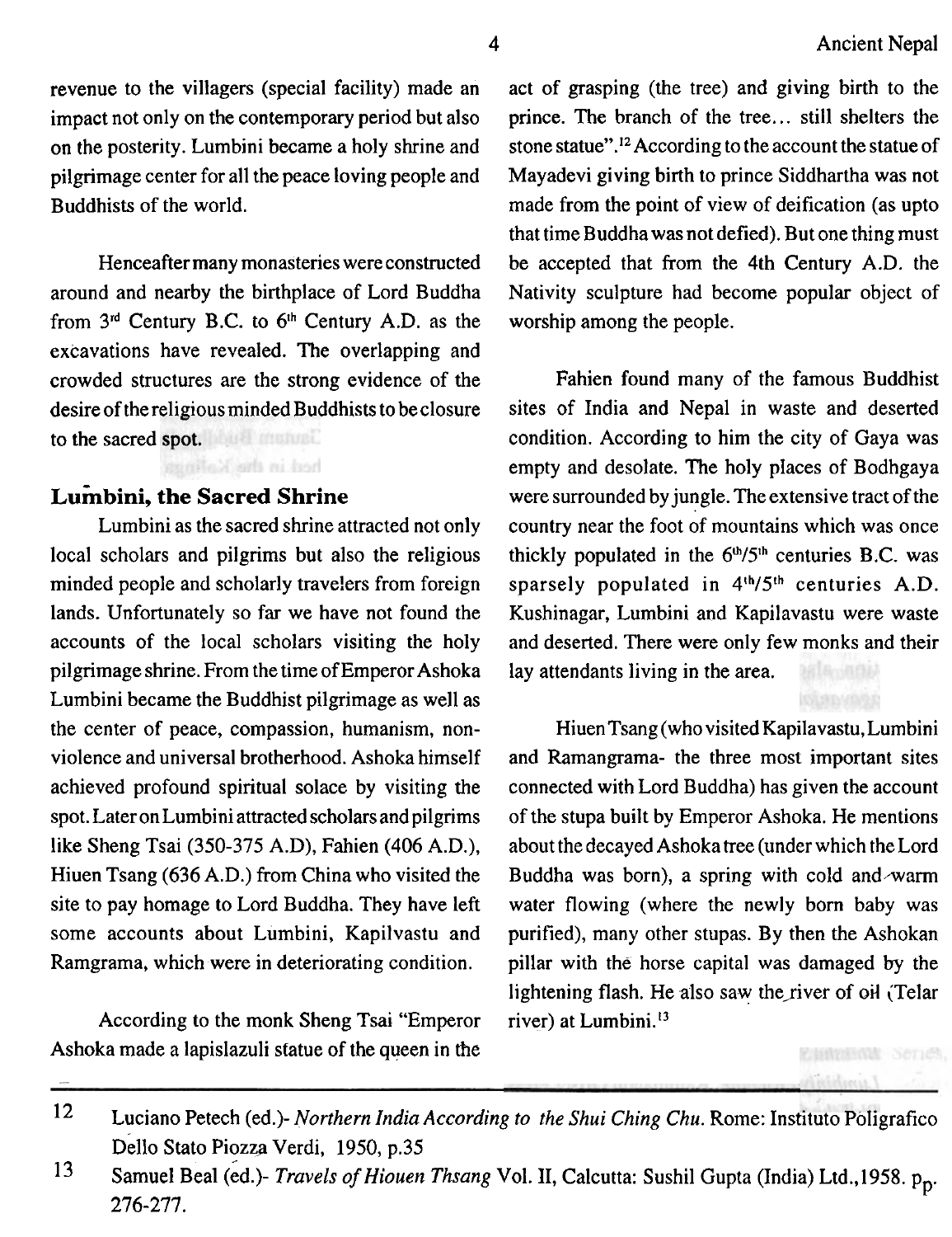Ripu Malla, King of western Nepal, while birthplace of Lord Buddha but the ignorant local

Rana, the Governor of Palpa and Dr. A. Fuhdrer, the of the Mayadevi temple. Ashokan Pillar was discovered on Dec. 1,1896 A.D. Thus Lumbini, the birthplace of Lord Buddha, the With the dawn of democracy and departure Apostle of Peace, was discovered to the happiness of from the policy of isolation after fall of the Ranas the Buddhists and peace loving people of the world. (1950-51), foreigners could have free access to Nepal. It was a great landmark in the history. Many scholars and devotees were attracted to the site and the  $\sim$  King Tribhuvan adopted a bold policy by inscription of the Ashokan pillar became the scholars' involving personally in the promotion of Buddhism. main concernofstudy and interpretations. Therecent Accompanied by *Bhkishu* Amritananda King discovery of the Marker stone (pointing out the exact Trubuhvan personally participated in the procession spot of Lord Buddha's birthplace) now seems to have to receive the relics of Sariputta and Maudgaly ayana, solved the controversy of the meaning of the word the two famous disciples of Lord Buddha, from Sri *"Silvigadabhica".* Lanka on Nov. 8,1951 A.D. Chairing the mammoth

visiting the holy shrines Lumbini and Niglihawa, <sup>14</sup> people mistook the famous Naitivity sculpture as the had engraved the sacred *Buddha Mantra-Om Mani* Vanadevi (Goddess B hagvati) and animals and fowls *Padme* Hum and his name Sri Ripu *Malla ciranjayatu* were sacrificed there. Shocked at the practice, the on the Ashoka pillar of Lumibini. He had also made Buddhists from Nepal and abroad made a pressing a pilgrimage to the holy shrines of the Kathmandu request to the Government of Nepal to stop the Valley in 1313 A.D.<sup>15</sup> Thus upto the early years of practice. Thus in 1926 Chandra Shamsher, the then 14th century Lumbini was a holy shrine for the **PrimeMinister,stoppedit.In** 1930sKaisharShamsher Buddhists and the peace-loving people. But after that Rana took the initiative to excavate and conserve the due to foreign invasions, spread of disease specially site with a white Mayadevi Temple with the Nativity malarial disease and other reasons the whole Tarai sculpture in it built on the top of platform. Where he region including Lumbini wasdeserted andremained got the Nativity Sculpture is not known. Due to his covered by dense forest infested by reptiles and wild lack of archaeological knowledge he placed the 5<sup>th</sup> animals. Lumbini was a neglected and lost shrine for Century Nativity Sculpture in the 20th century about five hundred years. structure. Had he got minimum knowledge of archaeological norms he would have placed the **The Discovery of Ashokan Pillar** historic image in proper stratigraphic spot or left the Due to the effort of Genl. Khadga Shamsher written account about his excavation and construction

involving personally in the promotion of Buddhism. gathering at Tundikhel he spoke highly of Lord **The White Temple of Mayadevi** Buddha's teachings and their relevance in the world The inscription confirmed Lumbini as the full of tension. He expressed his great pleasure to

<sup>14</sup> Asokan pillar of Niglihawa bears an inscription which reads "Om Mani Padme Hum Ripu Mallasya" *ciranjayatu 1234"* (1312 A.D.)

<sup>15</sup> Dhanavajra Vajrachraya and Kamal P.Malla- *Gopalarajavamasvali*, Weisbaden: Franz Steiner Verlaz, Nepal Research Center Publication; Kathmandu: No. 9, 1985, p.99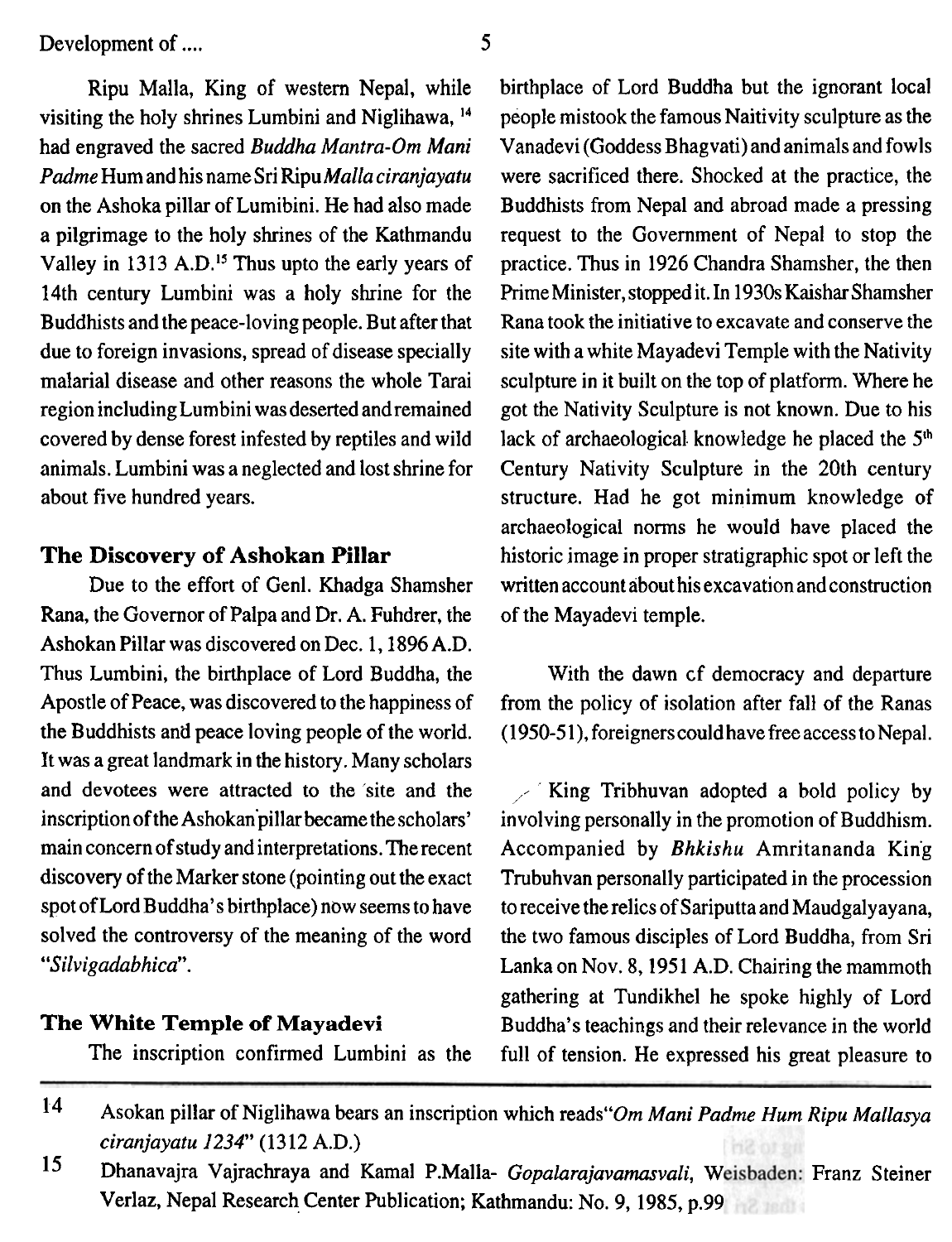have the relics of renowned disciples of Lord Buddha16. It was adeparture from the age-old tradition of Nepal as the Ranas before 1950 had undermined the existence and development of Buddhism during their rule.

# King Mahendra a<mark>nd the D</mark>evelopment of **Lumbini**

of Neps

His Late Majesty King Mahendra visited Lumbini on Falgun 7,2012 B.S. (Feb 19, 1956 A.D.) Addressing the mass meeting organized there in his honor, he spoke in appreciation of the great person of Nepal, Lord Buddha and His teachings. He said, 'the forthcoming *Baisakha Poomima* would be celebrated as the 25th centenary throughout the world. As *Baisakha Poornima* is a holy day (Birthday of Lord Buddha) I wish it be observed throughout the kingdom without any animal being killed . The government machinery will make necessary arrangement (to stop the slaughter of any animal or fowl).' He further emphasized that it was our bounder duty to immortalize Lord Buddha and materialize His Ideas. The Govt. of Nepal was also sincere in it. He expressed his satisfaction at the commencement of the construction of a guest house, garden, temple, bridge construction of a g<br>and road there.<sup>16</sup> Accomp

**zrang Transfers also take the foundation** of on that very day.<sup>17</sup> King Mahendra also laid the found

Lord Buddha and sincere wish to develop Lumbini King Mahendra's devotion and dedication to Garden will ever be appreciated by all the Buddhists and peace loving people of the world. He was the first King of Nepal to visit Lumbini to pay homage to Lord Buddha. He must be given due credit to introduce the system ofcelebration *Baisakha Poornima* as anational festival on which day the Government employees are given holiday. In ancient time Emperor Ashokamade Lumbini-a zone of *alzimsha* = *Ubalika Abalihz* (as per the Ashokan pillar inscription). In the modern period from Lumbini King Mahendra declared the celebration of *Baisakha Poornima* as the festival in honor of Lord Buddha and prohibition of animal slaughter on that day.18 King Mahendra had done a commendable work in doing so.

The chapter does not end here. Actually it was the beginning of plan to develop Lumbini as the pilgrimage center and holy shrine of the peace loving people of the world, for which King Mahendra will ever be remembered by all peace loving people of the world. Because of his dedication and effort from Nepal and Mr. U. Thant, the then Secretary General of UN, the Master Plan of Lumbini was conceived in 1967 A.D.

The Master Plan is based on Buddhist philosophy also. It divides the entire complex into three zones in built form as conceived by the renowned architect-engineer Prof. Kenzo Tange of Japan. The UNemphasized the importance of Lumbini on the six aspects :

The White **T** 

- a) Religious
- b) Cultural

<sup>16</sup> Grishma Bahadur Devakota (ed.) - *Nepalko Rajnitik Darpan* Vol. I. Kathmandu. Dhruba Bahadur Devakota 2036 (3rd print). pp. 378-79

the whole expenses of the construction of the pillar-*Mahendra Stambha* was borne by the rolr; **18**<br>It seems that Sri Loka Darshan Vajracharya had also played a positive role in the affair.

<sup>17</sup> According to Sri Loke Darshan Vajracharya, the then Principal Private Secretary of king Mahendra, the whole expenses of the construction of the pillar-*Mahendra Stambha* was borne by the royal palace.